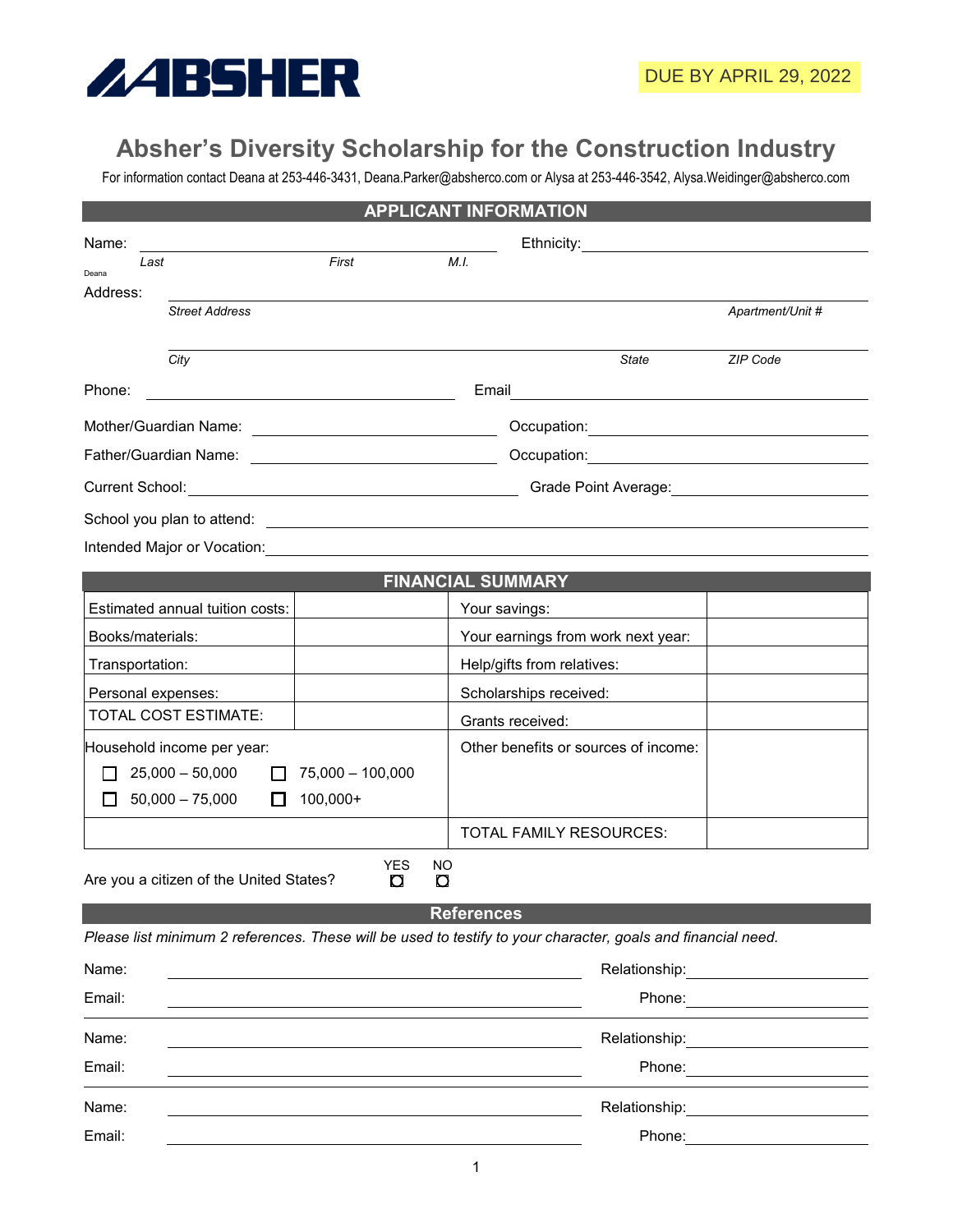

## **STATEMENT OF FINANCIAL NEED**

State your need for financial assistance. What are the circumstances in your life that affect you financially?

## **ACTIVITY RECORD**

Briefly provide information on each of the areas below:

Employment/work history and/or volunteer/community service history: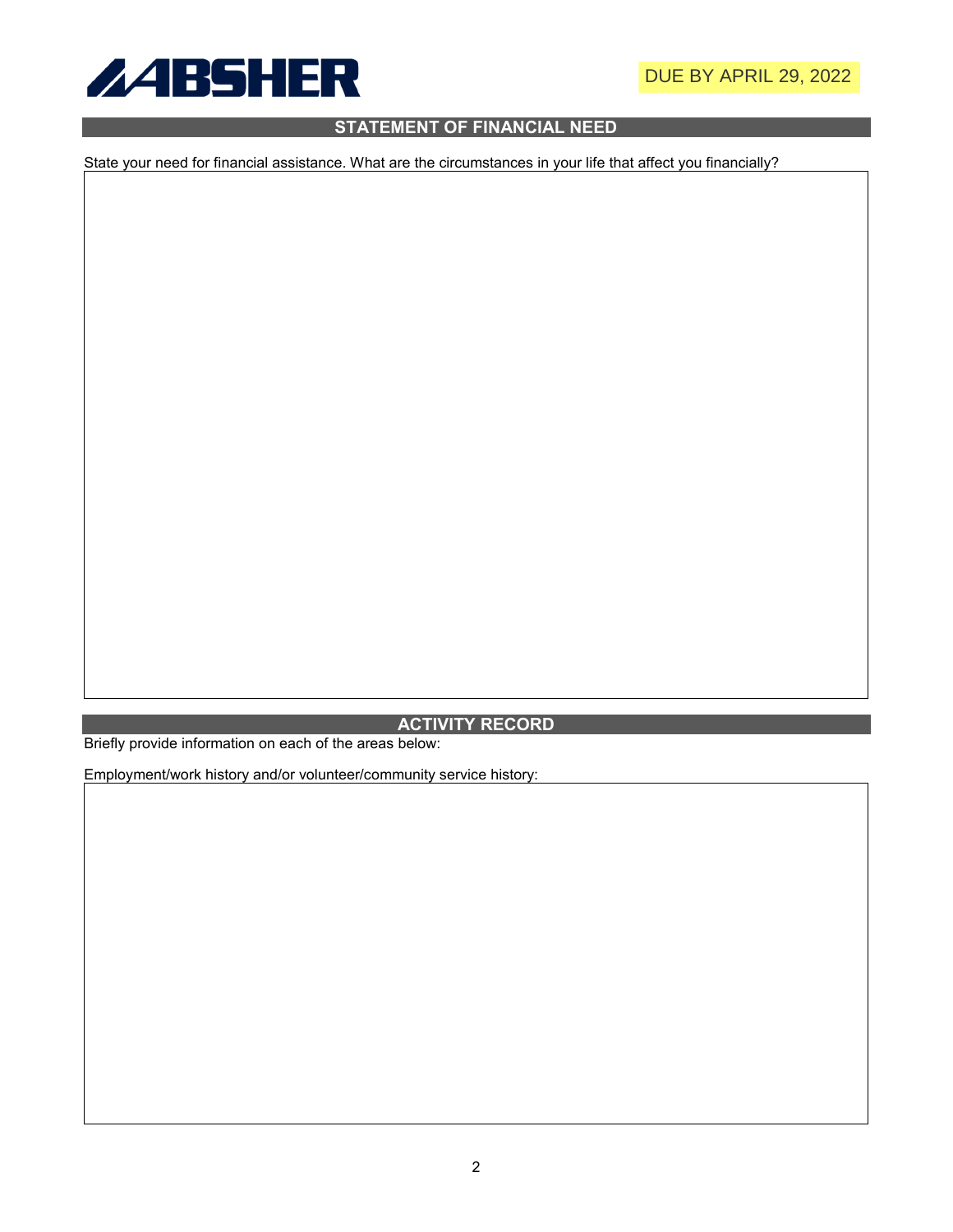

Leadership attributes, roles and/or experience:

Career path goals: